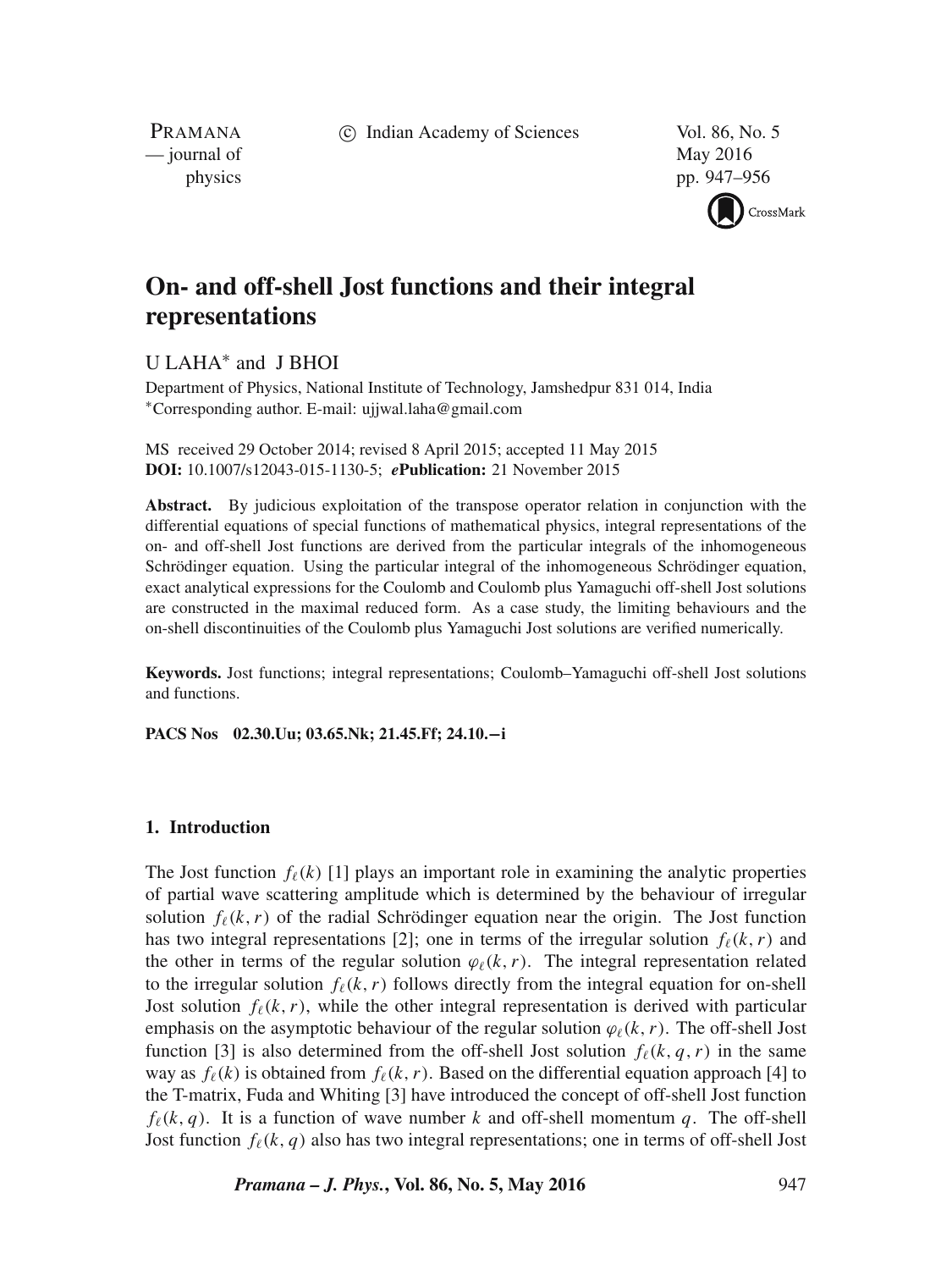## *U Laha and J Bhoi*

solution  $f_{\ell}(k, q, r)$  and the other involves a free-particle off-shell solution and the onshell regular solution  $\varphi_{\ell}(k, r)$ . The latter was obtained by Fuda [3,5] by using momentum space formalism of the off-shell Jost function and Kowalski's generalization of Sasakawa method [6], while the former one follows directly from the integral representation for  $f_{\ell}(k, q, r)$ . One of us derived these integral representations (i) by exploiting the off-shell Jost solution  $f_{\ell}(k, q, r)$  together with the boundary conditions [7] on on-shell regular and irregular solutions and (ii) by making judicious use of the transpose operator relation [8] on the particular solution of inhomogeneous Schrödinger equation for  $f_{\ell}(k, q, r)$  [9] for the partial wave  $\ell = 0$  only.

The objective of the present work is to reconstruct these integral representations for both on- and off-shell Jost functions in all partial waves by exploiting the particular solution of the inhomogeneous differential equation for  $f_{\ell}(k, q, r)$  together with transpose operator relation and interacting Green's functions. Section 2 is devoted to develop basic formalism for the integral representations of Jost functions in the representation space approach. Finally, in §3 we construct analytical expressions of the off-shell Jost solutions for Coulomb and Coulomb plus Yamaguchi potentials and study their limiting behaviours with particular emphasis on their on-shell discontinuity both analytically as well as numerically and present concluding remarks.

#### **2. Basic formalism for the integral representations of Jost functions**

The off-shell Jost solution  $f_{\ell}(k, q, r)$  for spherically symmetric potential  $V(r)$  satisfies the inhomogeneous differential equation

$$
\left[\frac{d^2}{dr^2} + k^2 - \frac{\ell(\ell+1)}{r^2} - V(r)\right] f_{\ell}(k, q, r) = (k^2 - q^2) \hat{h}_{\ell}^{(+)}(qr) e^{i\ell\pi/2}.
$$
\n(1)

The off-shell Jost function is obtained as

$$
f_{\ell}(k,q) = \lim_{r \to 0} (qr)^{\ell} \frac{e^{-i\ell \pi/2}}{(2\ell+1)!!} f_{\ell}(k,q,r).
$$
 (2)

The off-shell Jost solution satisfies the asymptotic boundary condition

$$
f_{\ell}(k, q, r) \underset{r \to \infty}{\longrightarrow} e^{iqr}.
$$
 (3)

It is well known that Riccatti–Hankel function  $\hat{h}^{(+)}_{\ell}(qr)$  satisfies the differential equation

$$
\left[\frac{d^2}{dr^2} + q^2 - \frac{\ell(\ell+1)}{r^2}\right] \hat{h}^{(+)}_{\ell}(qr) = 0.
$$
 (4)

Equation (4) may be expressed as

$$
e^{i\ell\pi/2}(k^2 - q^2)\hat{h}^{(+)}_{\ell}(qr) = \left[\frac{d^2}{dr^2} + k^2 - \frac{\ell(\ell+1)}{r^2}\right]\hat{h}^{(+)}_{\ell}(qr)e^{i\ell\pi/2}.
$$
 (5)

Combination of eqs (1) and (5) leads to

$$
\left[\frac{d^2}{dr^2} + k^2 - \frac{\ell(\ell+1)}{r^2}\right] (f_\ell(k, q, r) - \hat{h}_\ell^{(+)}(qr) e^{i\ell\pi/2}) = V(r) f_\ell(k, q, r).
$$
 (6)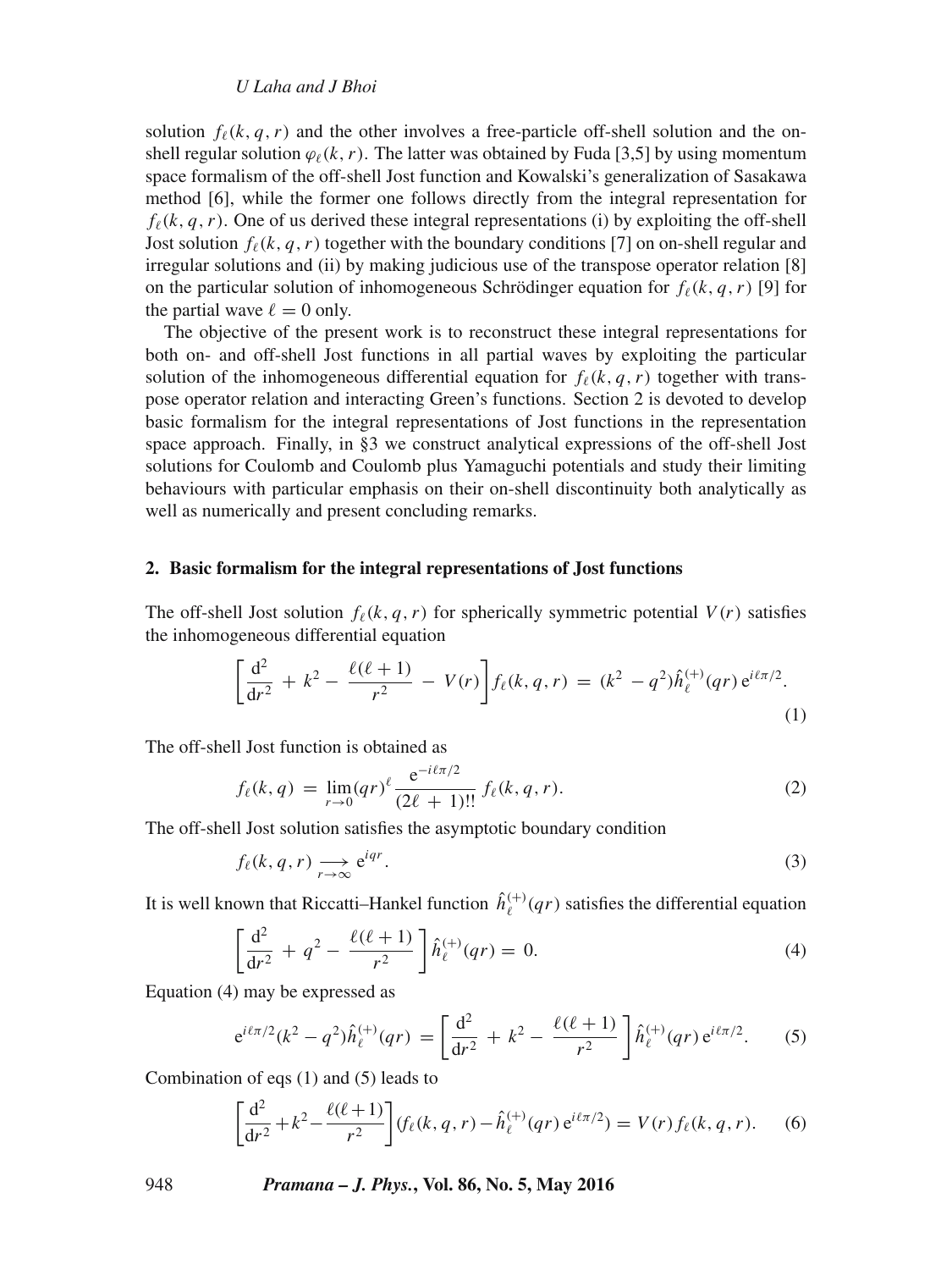One can also rewrite eq. (6) in the following form:

$$
\left[\frac{d^2}{dr^2} + k^2 - \frac{\ell(\ell+1)}{r^2} - V(r)\right] (f_{\ell}(k, q, r) - \hat{h}_{\ell}^{(+)}(qr) e^{i\ell\pi/2})
$$
  
=  $e^{i\ell\pi/2} V(r) \hat{h}_{\ell}^{(+)}(qr).$  (7)

The particular integrals of eqs  $(1)$ ,  $(6)$  and  $(7)$  are written as

$$
f_{\ell}(k, q, r) = e^{i\ell\pi/2}(k^2 - q^2) \int_r^{\infty} dr' \hat{h}_{\ell}^{(+)}(qr') G_{\ell}^{(I)}(r, r'),
$$
\n(8)

$$
f_{\ell}(k,q,r) = e^{i\ell\pi/2} \hat{h}_{\ell}^{(+)}(qr) + \int_{r}^{\infty} dr' V(r') G_{\ell}^{0(I)}(r,r') f_{\ell}(k,q,r')
$$
(9)

and

$$
f_{\ell}(k,q,r) = e^{i\ell\pi/2} \hat{h}_{\ell}^{(+)}(qr) + e^{i\ell\pi/2} \int_{r}^{\infty} dr' V(r') \hat{h}_{\ell}^{(+)}(qr') G_{\ell}^{(I)}(r,r').
$$
\n(10)

The quantity  $G_{\ell}^{(I)}(r, r')$  is the irregular Green's function [2] for motion in the potential  $V(r)$  and is defined as

$$
G_{\ell}^{(I)}(r,r') = -\frac{1}{\Im_{\ell}(k)} \left[ \varphi_{\ell}(k,r) f_{\ell}(k,r') - \varphi_{\ell}(k,r') f_{\ell}(k,r) \right]
$$
(11)

with

$$
\mathfrak{F}_{\ell}(k) = \frac{(2\ell+1)!!}{k^{\ell}} e^{i\ell \pi/2} f_{\ell}(k).
$$
 (12)

Here  $G_{\ell}^{0(I)}(r, r')$  is the free-particle Green's function and the quantities  $\varphi_{\ell}(k, r)$  and  $f_{\ell}(k, r)$  stand for the regular and irregular solutions of the Schrödinger equation with potential  $V(r)$ . Equation (10) will follow automatically from eq. (8). This is as follows.

In conjunction with eq.  $(5)$ , eq.  $(8)$  may be rewritten as

$$
f_{\ell}(k,q,r) = e^{i\ell\pi/2} \int_r^{\infty} dr' G_{\ell}^{(I)}(r,r') \left[ \frac{d^2}{dr'^2} + k^2 - \frac{\ell(\ell+1)}{r'^2} \right] \hat{h}_{\ell}^{(+)}(qr'). \tag{13}
$$

By the judicious use of transpose operator relation [8]  $\langle \varphi | \hat{O} | \psi \rangle = \langle \psi | \tilde{O} | \varphi \rangle$ ,  $\tilde{O} = \hat{O}$ together with the well-known differential equation for the Green's function

$$
\left[\frac{d^2}{dr^2} + k^2 - \frac{\ell(\ell+1)}{r^2} - V(r)\right] G_{\ell}^{(I)}(r, r') = \delta(r - r')
$$
\n(14)

eq.  $(13)$  leads to eq.  $(10)$ . From eqs  $(2)$  and  $(8)$ – $(11)$ , the integral representation of the offand on-shell Jost functions are obtained as

$$
f_{\ell}(k,q) = \frac{(k^2 - q^2) q^{\ell}}{(2\ell + 1)!!} \int_0^{\infty} dr \ \hat{h}_{\ell}^{(+)}(qr) \varphi_{\ell}(k,r), \tag{15}
$$

$$
f_{\ell}(k,q) = 1 + \frac{q^{\ell} e^{-i\ell\pi/2}}{(2\ell+1)!!} \int_0^{\infty} dr \ V(r) \, \varphi_{\ell}^0(k,r) \, f_{\ell}(k,q,r) \tag{16}
$$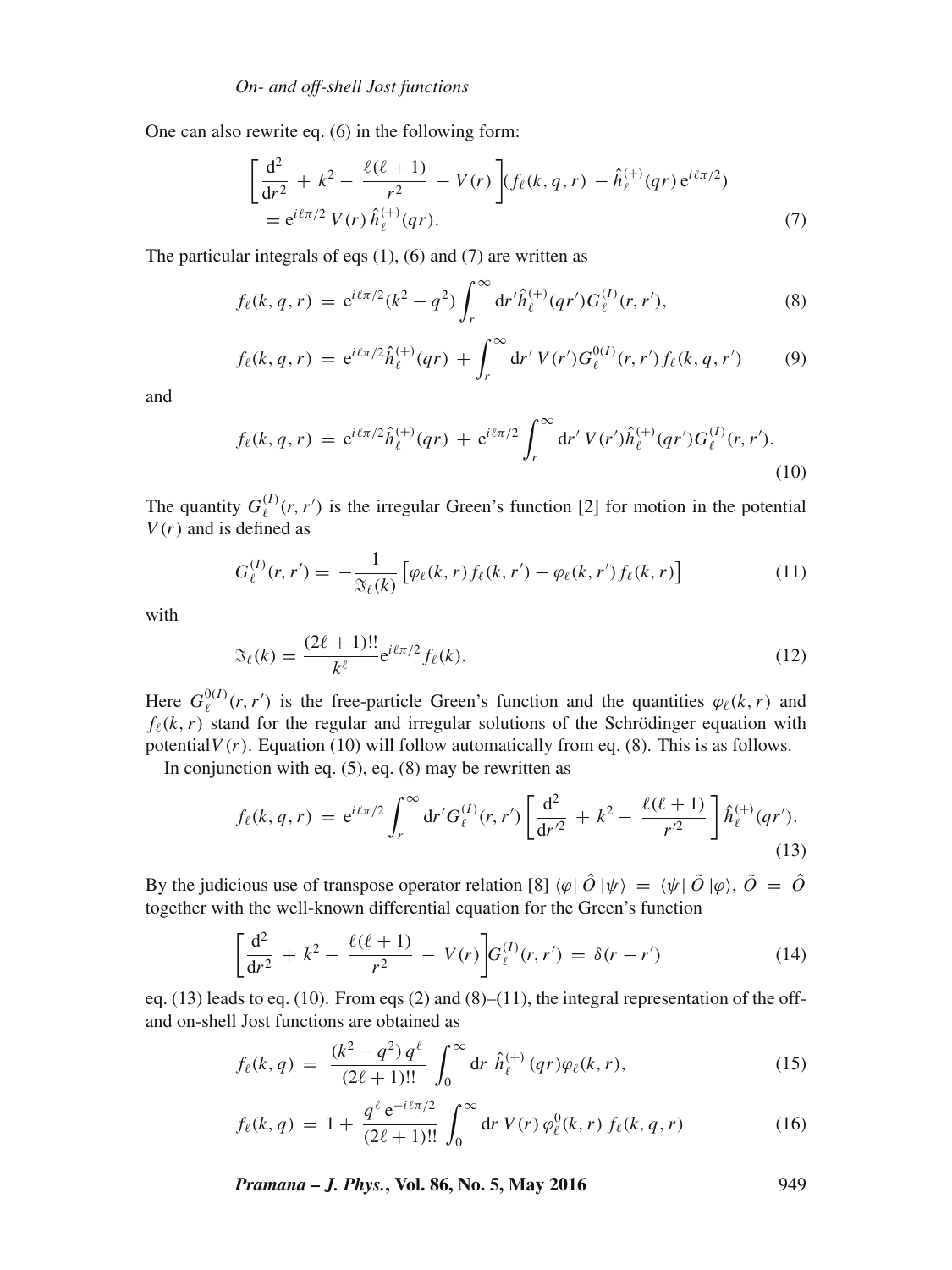and

$$
f_{\ell}(k,q) = 1 + \frac{q^{\ell}}{(2\ell+1)!!} \int_0^{\infty} dr \ V(r) \hat{h}_{\ell}^{(+)}(qr) \varphi_{\ell}(k,r). \tag{17}
$$

Equations (15) and (17) are equivalent. Equation (15) is the most suitable form for deriving analytical expression for off-shell Jost function as it does not involve the potential explicitly. However, one can arrive at eq. (15) from eq. (17) by adopting the following two methods.

The Schrödinger equation for the regular solution  $\varphi_{\ell}(k, r)$  for motion in a potential  $V(r)$  may be expressed as

$$
\left[\frac{\mathrm{d}^2}{\mathrm{d}r^2} + k^2 - \frac{\ell(\ell+1)}{r^2}\right] \varphi_\ell(k,r) = V(r)\varphi_\ell(k,r). \tag{18}
$$

Substitution of eq. (18) in eq. (17) leads to

$$
f_{\ell}(k,q) = 1 + \frac{q^{\ell}}{(2\ell+1)!!} \int_0^{\infty} dr \ \hat{h}_{\ell}^{(+)}(qr) \left[ \frac{d^2}{dr^2} + k^2 - \frac{\ell(\ell+1)}{r^2} \right] \varphi_{\ell}(k,r).
$$
\n(19)

Integrating the above equation twice by parts along with the limiting behaviours  $\lim_{r \to 0} \varphi_{\ell}(k, r) = r^{\ell+1}$  and  $\lim_{x \to 0} \hat{h}_{\ell}^{(+)}(x) = (2\ell - 1)!!x^{-\ell}$ , one arrives at eq. (15). On the other hand, one can easily obtain eq. (15) by exploiting the transpose operator relation  $[8]$  in eq.  $(19)$  along with eq.  $(5)$ .

The corresponding on-shell versions of the Jost function are

$$
f_{\ell}(k) = 1 + \frac{k^{\ell} e^{-i\ell \pi/2}}{(2\ell + 1)!!} \int_0^{\infty} dr \ V(r) \varphi_{\ell}^0(k, r) f_{\ell}(k, r) \tag{20}
$$

and

$$
f_{\ell}(k) = 1 + \frac{k^{\ell}}{(2\ell+1)!!} \int_0^{\infty} dr \ V(r) \hat{h}_{\ell}^{(+)}(kr) \varphi_{\ell}(k, r). \tag{21}
$$

Equations (15)–(17) hold good for both short-range and Coulomb potentials.

#### **3. Results and conclusion**

For scattering on a short-range potential  $f_{\ell}(k, q)$  is a continuous function of the off-shell momentum. This is, however, not true for Coulomb and Coulomb plus short-range potentials [10] and they exhibit discontinuity at the energy shell. The results for the off-shell Jost function for motion in Coulomb and Coulomb-nuclear potentials have been reported earlier in a number of publications [10–21] but the results for the off-shell Jost solutions for Coulomb and Coulomb-like interactions are relatively new [15–22]. Knowledge of off-shell Jost solutions and Jost functions are required for calculating transition matrices [17,18,20,21,23]. The off-shell Jost function can also be obtained directly from off-shell Jost solution. By using any one of the representations cited in eqs  $(8)$ – $(10)$ , one can construct off-shell Jost solution for motion in a potential  $V(r)$ . In the following, we shall construct the expression for off-shell Jost solution for motion in Coulomb plus Yamaguchi potential.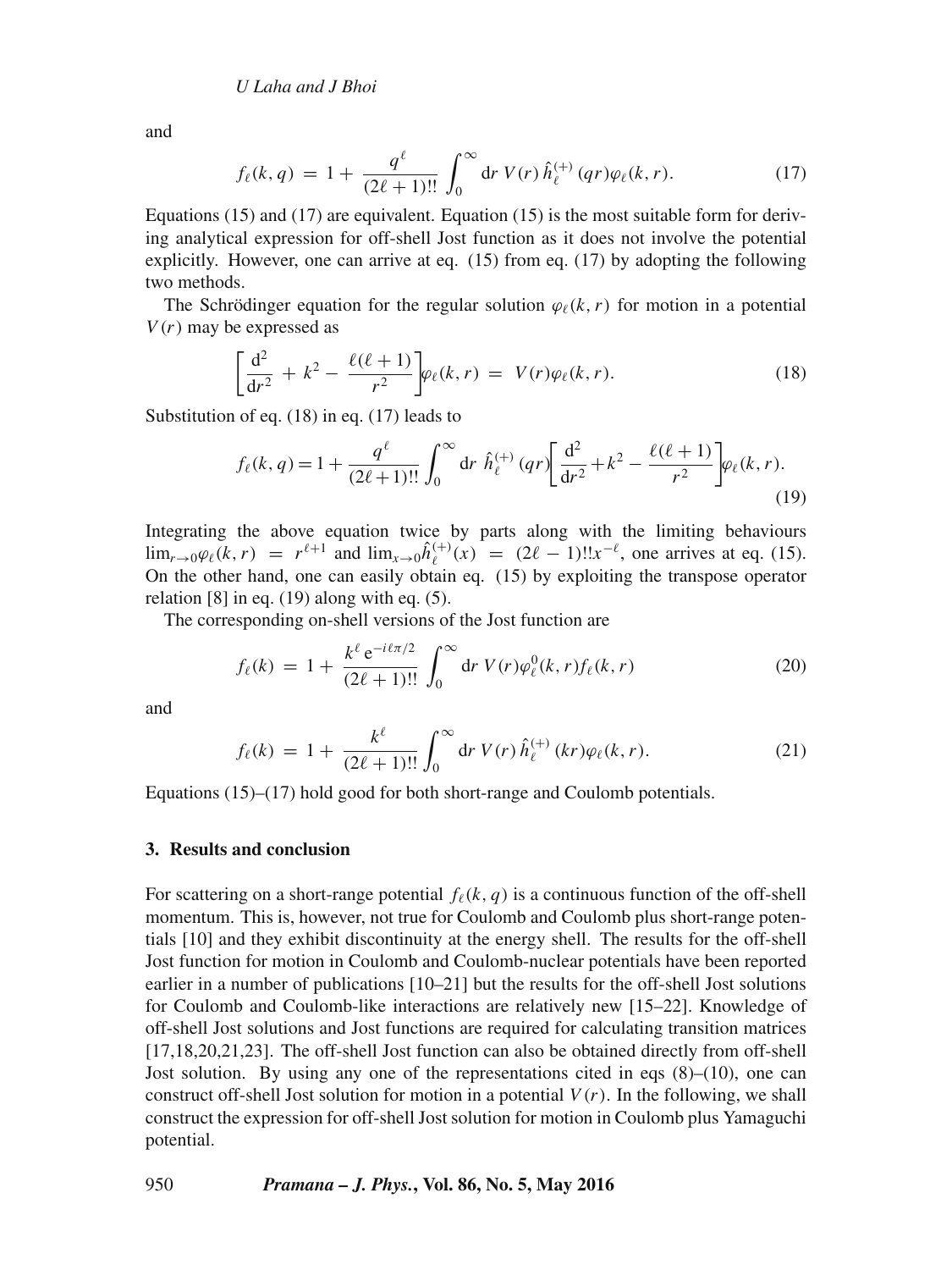From eq. (8), the off-shell Jost solution for Coulomb–Yamaguchi potential is written as

$$
f^{CY}(k, q, r) = (k^2 - q^2) \int_r^{\infty} dr' e^{iqr'} G^{(1)}(r, r'), \qquad (22)
$$

where  $G^{(1)}(r, r')$  stands for the irregular Green's function for Coulomb plus Yamaguchi interaction. The above equation involves certain tedious indefinite integrals. To circumvent these difficulties in analytical calculations, the irregular Green's function for Coulomb– Yamaguchi potential is expressed in terms of pure Coulomb irregular Green's function and their integral transforms as

$$
G^{(I)}(r,r') = G^{C(I)}(r,r') + \frac{\lambda}{D(k)} I(k,\beta,r) \int_r^{\infty} dr' g(r') G^{C(I)}(r,r') \quad (23)
$$

with

$$
I(k, \beta, r) = \int_0^\infty dr' g(r') G^{C(I)}(r, r')
$$
 (24)

and

$$
G^{C(I)}(r,r') = -2ikrr'e^{ik(r+r')}[\Phi(1+i\eta,2; -2ikr')\bar{\Phi}(1+i\eta,2; -2ikr)- \Phi(1+i\eta,2; -2ikr)\bar{\Phi}(1+i\eta,2; -2ikr)].
$$
\n(25)

Here,  $g(r) = e^{-\beta r}$  is the form factor of the Yamaguchi potential and the Fredholm determinant associated with regular or irregular boundary condition

$$
D(k) = 1 - \frac{\lambda}{(1+i\eta)(\beta - ik)} \left[ \frac{1}{(\beta^2 + k^2)} \left( \frac{(\beta - ik)}{(\beta + ik)} \right)^{i\eta} \times {}_{2}F_{1} \left( 1, i\eta; 2 + i\eta; \frac{(\beta + ik)}{(\beta - ik)} \right) - \frac{1}{2\beta(\beta - ik)} {}_{2}F_{1} \left( 1, i\eta; 2 + i\eta; \left( \frac{(\beta + ik)}{(\beta - ik)} \right)^{2} \right) \right].
$$
 (26)

Combining eqs  $(8)$  and  $(23)$  in conjunction with eqs  $(24)$  and  $(25)$ , the expression for Coulomb–Yamaguchi off-shell Jost solution [17–22] is obtained as

$$
f^{CY}(k, q, r) = f^{C}(k, q, r) + \lambda \frac{re^{ikr}}{D(k)(1 + i\eta)(\beta - ik)}
$$
  
\n
$$
\times \left[ \left( \frac{q + k}{q - k} \right)^{i\eta} {}_{2}F_{1} \left( 1, i\eta; 2 + i\eta; \frac{\beta + ik}{\beta - ik} \right) + \frac{e^{i\pi/2}(q - k)}{(\beta - iq)} {}_{2}F_{1} \left( 1, i\eta; 2 + i\eta; \frac{(q - k)(\beta + ik)}{(q + k)(\beta - ik)} \right) \right]
$$
  
\n
$$
\times \left[ \frac{1}{(1 + i\eta)(\beta - ik)} {}_{2}F_{1} \left( 1, i\eta; 2 + i\eta; \frac{\beta + ik}{\beta - ik} \right) + \frac{2ik \Gamma(1 + i\eta)}{(\beta^{2} + k^{2})} \left( \frac{\beta - ik}{\beta + ik} \right)^{i\eta} \Psi(1 + i\eta, 2; -2ikr) + \frac{1}{2ik} \sum_{n=0}^{\infty} \frac{\rho^{n}}{n!} \theta_{n+1}(1 + i\eta, 2; -2ikr) \right]
$$
(27)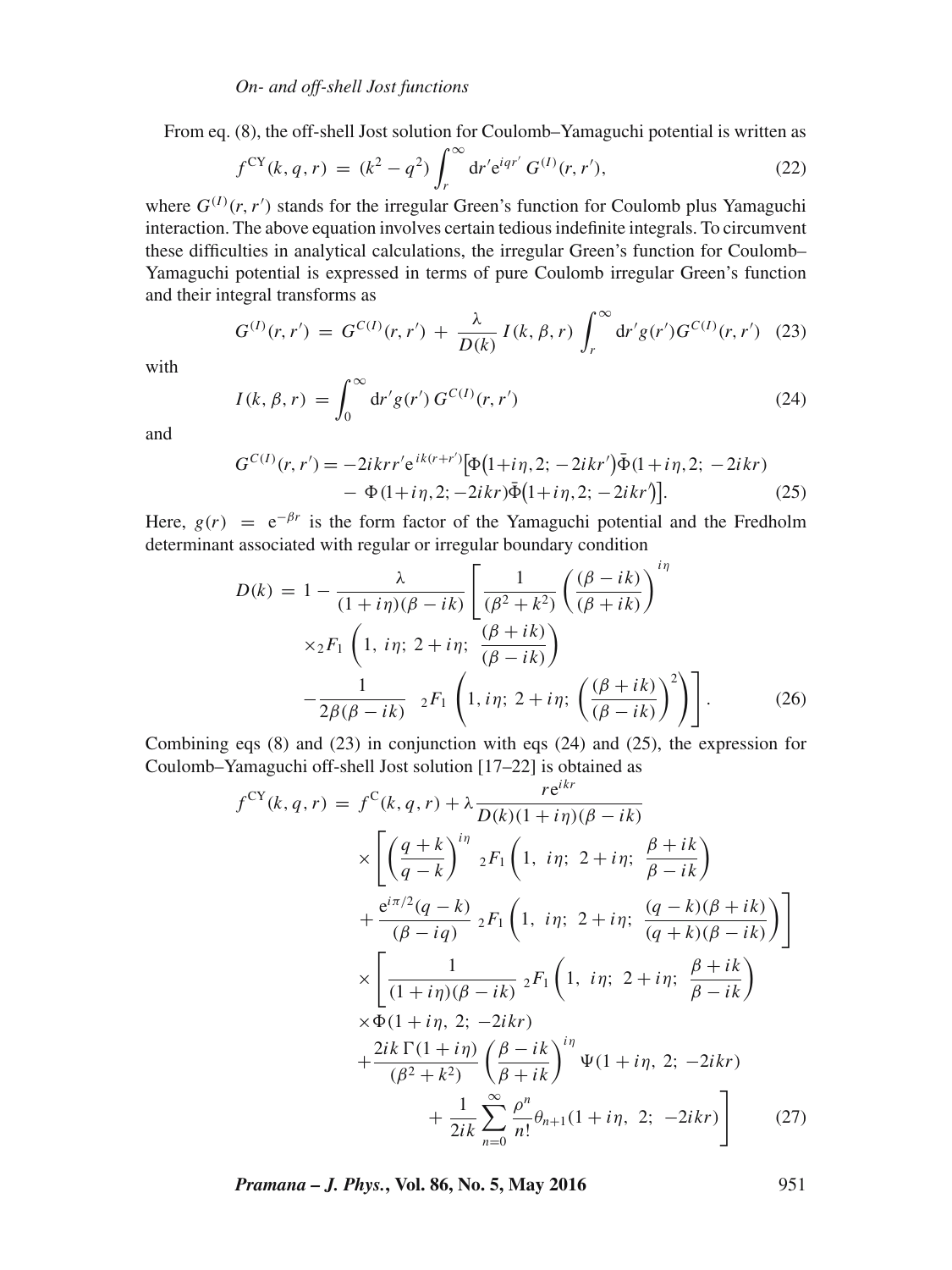with the Coulomb off-shell Jost solution

$$
f^{C}(k, q, r) = re^{ikr} \left\{ \left[ \frac{e^{i\pi/2} (q - k)}{(1 + i\eta)} \right] {}_{2}F_{1} \left( 1, i\eta; 2 + i\eta; \frac{(q - k)}{(q + k)} \right) \Phi(1 + i\eta, 2; -2ikr) - 2ik\Gamma(1 + i\eta) f^{C}(k, q) \Psi(1 + i\eta, 2; -2ikr) - \frac{(k^{2} - q^{2})}{2ik} \sum_{n=0}^{\infty} \frac{\rho^{n}}{n!} \theta_{n+1} (1 + i\eta, 2; -2ikr) \right\}
$$
(28)

and

$$
\rho = (\beta + ik)/2ik. \tag{29}
$$

In deriving the above results, we have used the following standard integrals, relation and integral representation [24–26]:

$$
\int_0^\infty e^{-\lambda z} z^{\nu} \Phi(a, c; pz) = \frac{\Gamma(\nu + 1)}{\lambda^{\nu + 1}} {}_2F_1(a, \nu + 1; c; p/\lambda),
$$
(30)  

$$
F(b, S; 1 + S + b - d; 1 - \frac{\mu}{a}) = \frac{a^S \Gamma(1 + b + S - d)}{\Gamma(1 + S - d) \Gamma(S)}
$$

$$
\times \int_0^\infty e^{-ax} x^{S - 1} \Psi(b, d; \mu x) dx
$$

$$
\text{Re } S > 0, 1 + \text{Re } S > \text{Re } d
$$
(31)

$$
{}_2F_1(a, b; c; z) = (1 - z)^{c - a - b} {}_2F_1(c - a, c - b; c; z)
$$
\n(32)

and

$$
\theta_{\sigma}(a, c; z) = \frac{1}{(c-1)} \left[ \Phi(a, c; z) \int_0^z e^{-z'} z'^{\sigma + c - 2} \bar{\Phi}(a, c; z') dz' - \bar{\Phi}(a, c; z) \int_0^z e^{-z'} z'^{\sigma + c - 2} \Phi(a, c; z') dz' \right].
$$
\n(33)

Relatively recently, we have constructed the expressions for off-shell Jost solutions for Coulomb and Coulomb plus Graz-I separable potentials [20] using different approaches to the problem in the representation space. For S-waves the form factors of the Graz-I separable potential coincide with those of Yamaguchi [27]. Our constructed expressions for off-shell Jost solutions for motion in Coulomb and Coulomb plus Yamaguchi potentials produce their correct limiting behaviours and on-shell discontinuity. For example, when  $\lambda = 0$ ,  $f^{CY}(k, q, r) \rightarrow f^{C}(k, q, r)$  and secondly, when  $\eta = 0$ , pure Yamaguchi Jost solution is obtained [28]. When both  $\lambda$  and  $\eta$  tend to zero  $f^{CY}(k, q, r) = e^{ikr}$ . The onshell limiting behaviours of  $f^C(k, q, r)$  and  $f^C(k, q)$  or  $f^{CY}(k, q, r)$  and  $f^{CY}(k, q)$  are given by the singular factor  $(q - k)^{-i\eta}$ . The corresponding on-shell functions are obtained by using the relation [10,14]

$$
f'(k,r) = \lim_{q \to k} \omega f'(k,q,r), \qquad k > 0 \tag{34}
$$

and

$$
f'(k) = \lim_{q \to k} \omega f'(k, q), \qquad k > 0 \tag{35}
$$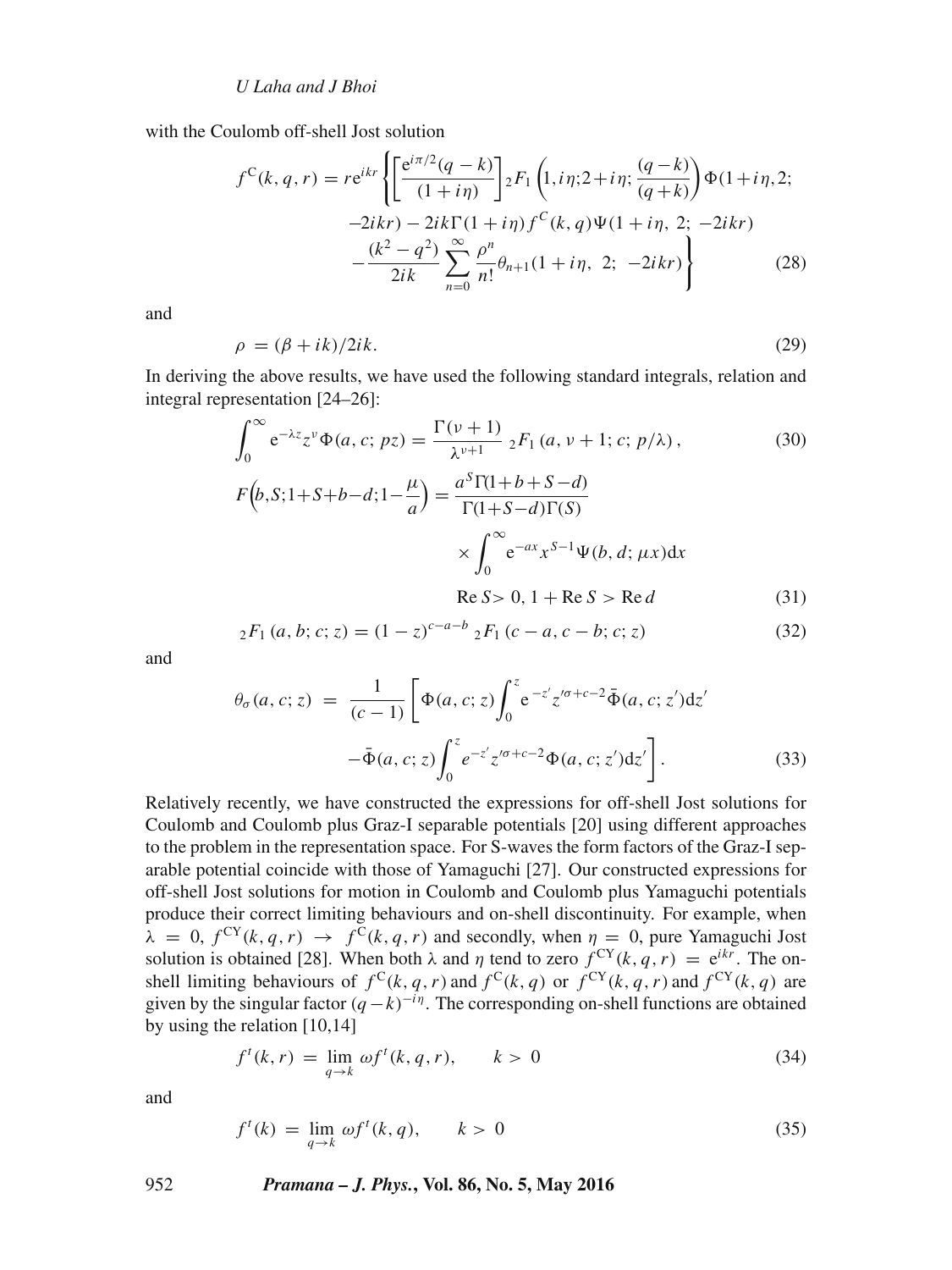with

$$
\omega = \frac{e^{\pi \eta/2}}{\Gamma(1+i\eta)} \left(\frac{q-k}{q+k}\right)^{i\eta}.
$$
\n(36)

Here  $t$  stands for either C or CY. We have verified that our expressions in eqs (27) and (28) are at par with the above relations along with  $f^{CY}(k, q, r) \rightarrow f^{CY}(k, q)$ .

The Yamaguchi potential with  $\lambda = -2.405$  fm<sup>-3</sup> and  $\beta = 1.1$  fm<sup>-1</sup> provides a reasonable fit to  $(p - p)$  scattering data [18]. We have computed  $f^{CY}(k, q, r)$  and  $f^{Y}(k, q, r)$ for various values of  $r = 0.1$ , 0.01 and 0.0 fm with real positive k and q by taking the limit Im  $q \to 0^+$  and our results are portrayed in figures 1–4 as a function of off-shell momentum  $q$  for laboratory energies of 10 and 30 MeV respectively. The values of the off-shell Jost solutions for pure Yamaguchi potential have been obtained by turning off the Coulomb interaction in the numerical routine for  $f^{CY}(k, q, r)$ . Therefore, the two sets of numbers, namely those for  $f^{CY}(k, q, r)$  and  $f^{Y}(k, q, r)$  are expected to provide a basis for looking into the role of Coulomb interaction in the  $(p - p)$  off-shell scattering [18,21]. As expected,  $f^{Y}(k, q, r)$  is a continuous function of the off-shell momentum q. In contrast to this,  $f^{CY}(k, q, r)$  exhibits a discontinuity at the on-shell point  $q = k$ . It is observed that Re  $f^{Y}(k, q, r)$  and Re  $f^{CY}(k, q, r)$  with  $r = 0.1, 0.01$  and 0.0 fm have positive values over the entire range of q under consideration while Im  $f^{Y}(k, q, r)$  and Im  $f^{CY}(k, q, r)$  possess negative values over the entire range for  $r = 0.01$  and 0.0 fm and change sign at  $q = 2.75$ and 2.50 fm<sup>-1</sup> with  $r = 0.1$  fm for 10 and 30 MeV respectively. It is well known that as *r*  $\rightarrow$  0,  $f(k, q, r) \rightarrow f(k, q)$  and looking closely into our figures, we see that our numerical results support it.



**Figure 1.** Real part of  $f(k, q, r)$  as a function of off-shell momentum *q* for  $E_{\text{Lab}} =$ 10 MeV.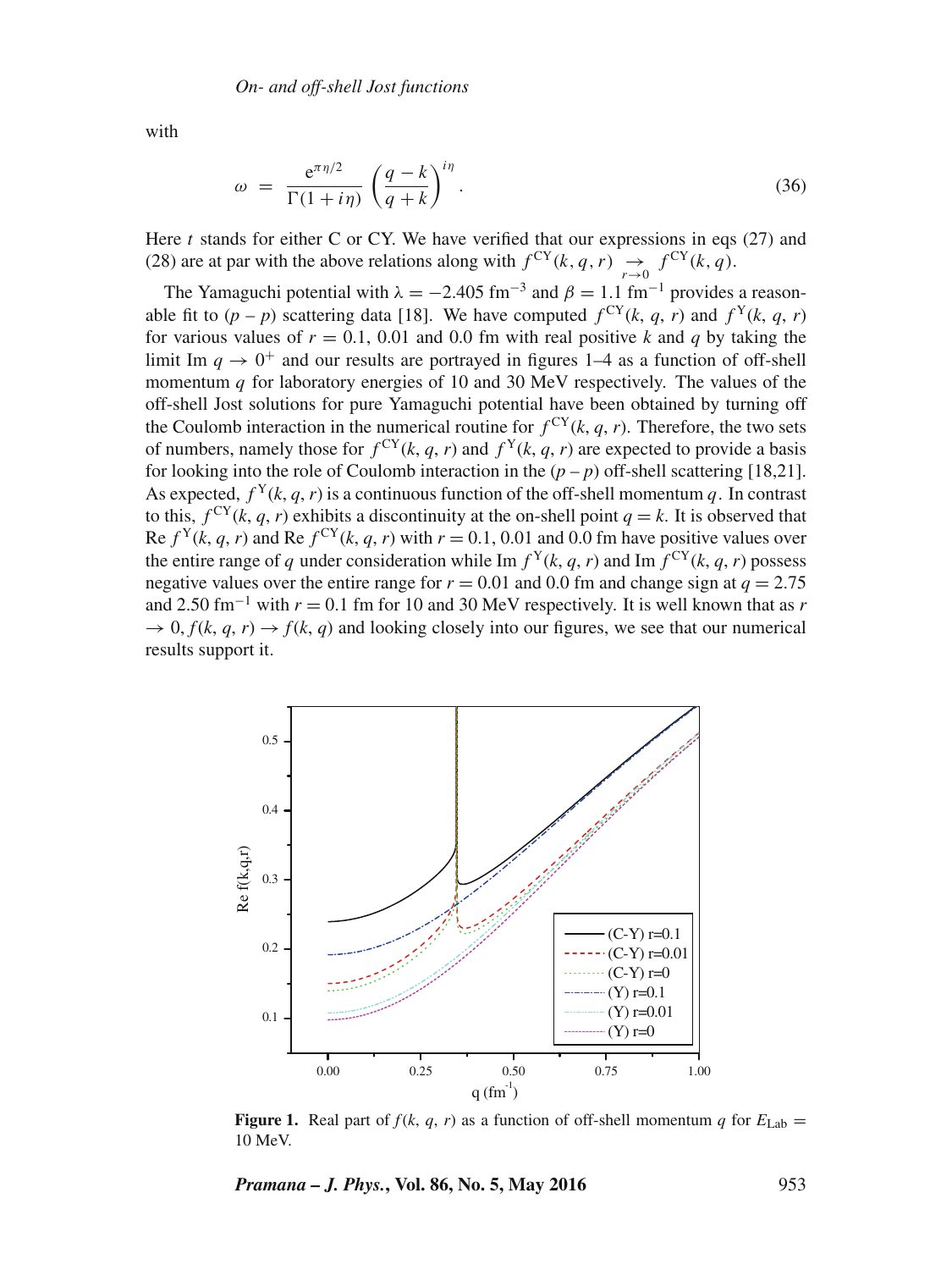

**Figure 2.** Imaginary part of  $f(k, q, r)$  as a function of off-shell momentum q for  $E_{\text{Lab}} = 10$  MeV.

In view of the importance of the experiments which involve charged hadrons, the interest in studying potentials consisting of the sum of a short-range finite rank separable potential and Coulomb potential is increased. Calculations in physics involving such



**Figure 3.** Real part of  $f(k, q, r)$  as a function of off-shell momentum q for  $E_{\text{Lab}} =$ 30 MeV.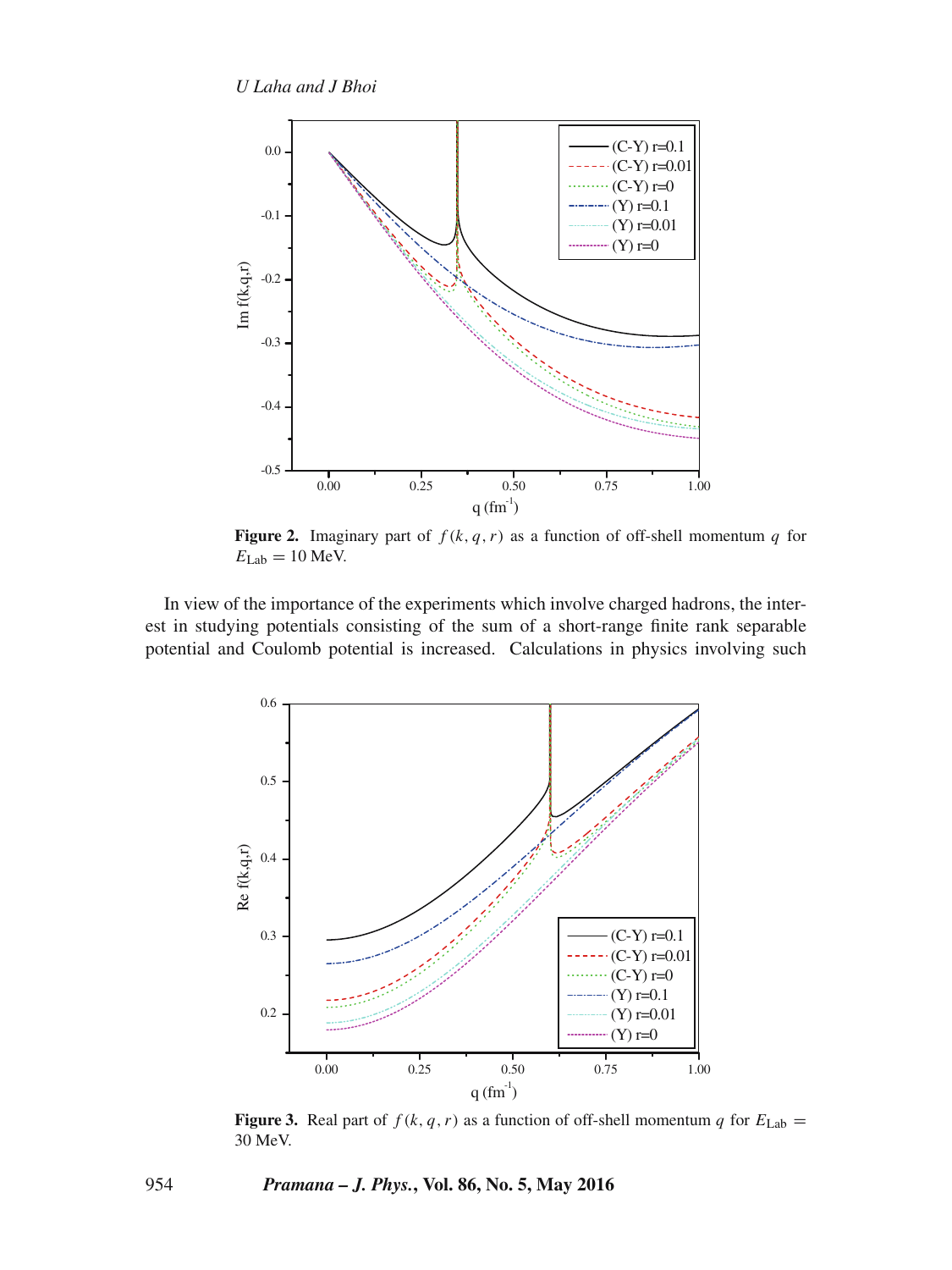

**Figure 4.** Imaginary part of  $f(k, q, r)$  as a function of off-shell momentum q for  $E_{\text{Lab}} = 30$  MeV.

interactions generally use off-energy shell elements of the two-particle transition matrices. The fully off- and half-off-shell T-matrix elements are directly related to off-shell Jost solutions and Jost functions. The T-matrix has established importance in nuclear physics with respect to its close relation to experiment. The on-shell T-matrix elements are related to scattering phase shifts and the half-shell element of the T-matrix  $T(k, q, k^2)$  defines the transition probability per unit time for change in a system from an initial state to all accessible final states. Here, the time for the two-nucleon scattering process is restricted on one side only [14,29–31]. In this case, the half-off-shell T-matrix is applicable. Also the phase of the half-off-shell T-matrix is the scattering phase shift [3]. In  $(p-2p)$  reaction, the momentum transfer distribution is closely co-related with the distribution of momenta which the nuclear proton had before it was knocked out. In such a case, a single proton is knocked out of the nucleus and the momentum transfer distribution measured [32]. In the three-body problem, the off-shell T-matrix is a direct and transparent link between experimental two-nucleon data and three-nucleon observables. The T-matrix is therefore closely related to the experiment. Any nuclear process depends on these elements in one way or another. Thus, off-shell Jost solutions and Jost functions are immensely popular tools for dynamical calculations in nuclear physics. In contrast to Fuda [3,5] and Newton [2], the present approach is much more simpler and provides a common basis for deriving all the integral representations for the Jost functions.

#### **References**

<sup>[1]</sup> R Jost, *Hel*v*. Phys. Acta* **20**, 256 (1947)

<sup>[2]</sup> R G Newton, *Scattering theory of wa*v*es and particles* (Springer, New York, 1982)